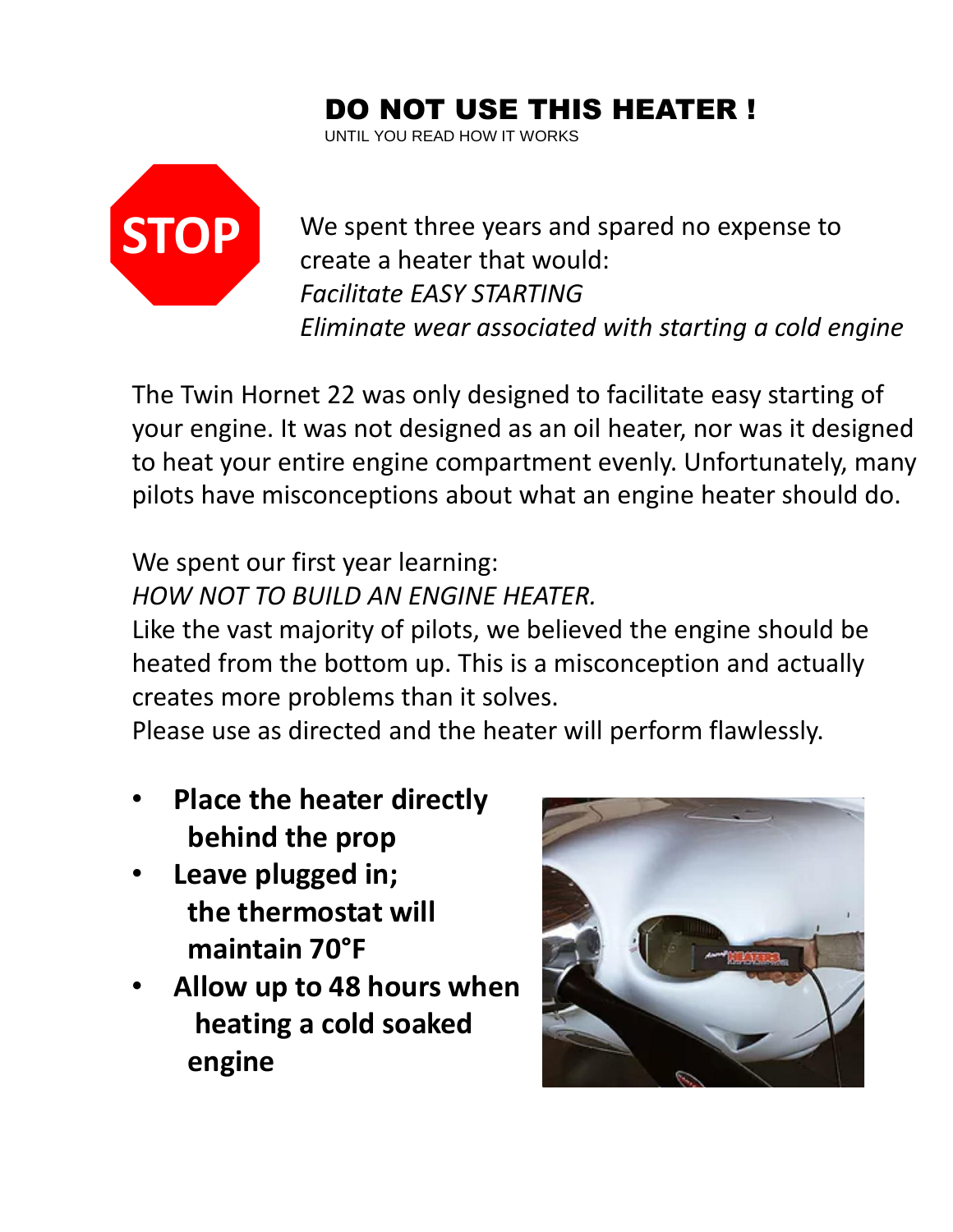## Design Criteria

When we first set out to design the Twin Hornet 22, we started with a heater that was to be placed under the engine, as this is common sense.

However, heating from the bottom up created the following issues:

- Condensation is a by-product of combustion and is found in all engines. However, when you heat an engine from the bottom up, all the moisture that is entrained in the oil evaporates. This moisture condenses in the upper part of the engine because it is cooler (furthest point from the heat source).
- One of our biggest misconceptions was that the oil needs to be *WARM*. According to Aero-Shell, viscosity is guaranteed down to -15°C on Aero-Shell 15W-50. Our heaters, will maintain an oil temperature of 30 to 40 degrees, please do not let this be a concern .



| Typical Properties of Shell AeroShell Oil W Multigrade 15W-50 |                    |          |
|---------------------------------------------------------------|--------------------|----------|
|                                                               | <b>Test Method</b> |          |
| <b>Product Code</b>                                           |                    | 60070    |
| <b>SAE Viscosity Grade</b>                                    |                    | $15W-50$ |
| <b>Property</b>                                               |                    |          |
| Viscosity:                                                    |                    |          |
| $@ -15\textdegree C, cp$                                      | D 2602             | 3150     |
| @ $100^{\circ}$ C, cSt                                        | D 445              | 19.6     |
| @ 100°F, SSU                                                  | D 445              | 588      |
| @ 130°F, SSU                                                  | D 445              | 300      |
| @ 210°F, SSU                                                  | D 445              | 98.9     |